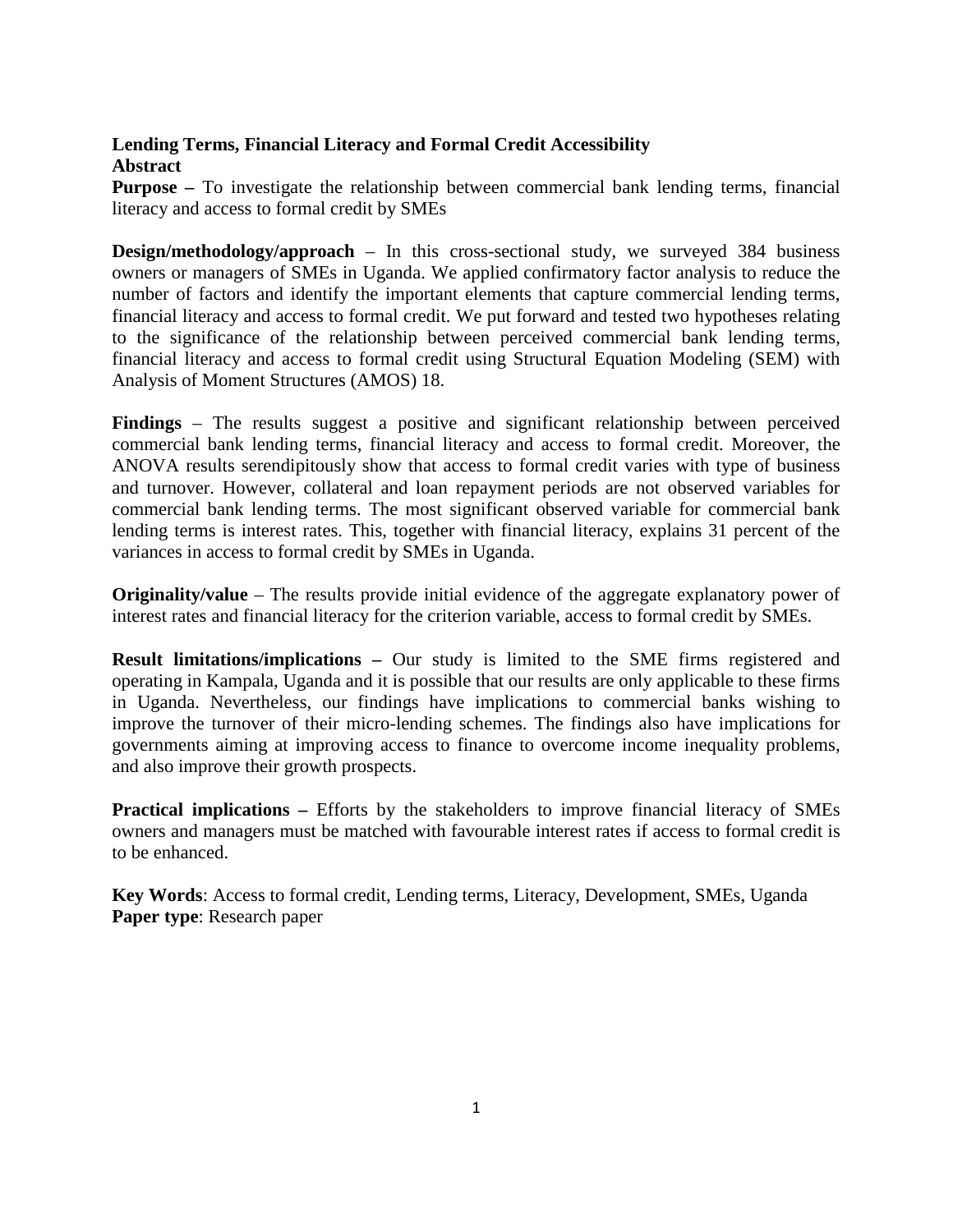# **Introduction**

Development theory emphasizes the importance of access to finance in overcoming income inequality and achievement of growth (Pande, Sivasankaran, Bastian and Durlacher, 2012). According to Pande et al. (2012) the inability to access financial services prevents consumption and investments thus limiting growth opportunities. By having access to finance poor people can get out of the poverty cycle. The financial inclusion of the poor will ultimately lead to higher incomes hence removing inequalities. Prior studies also indicate a positive relationship between the availability of finance and economic growth. For example, Butkiewicz and Yanikkaya (2005) in a study of the effects of IMF lending indicate that IMF lending stimulates growth in primarily by increasing investment. Economic models by Bencivenga and Smith (1991) and Greenwood and Jovanovic (1990) also suggest a positive relationship between financial intermediation and economic growth. In this paper, we investigate the relationship between commercial bank lending terms, financial literacy and access to formal credit by Small and Medium Enterprises (SMEs). In the quest to improve access to formal credit by SMEs, most commercial banks have recently included SMEs in their portfolios through their micro lending schemes (Kakuru, 2008). In spite of this initiative, SMEs continue to borrow less often from commercial banks. According to Heikkila, Kalmi and Ruuskanen (2009) out of 1128 SMEs in Uganda that applied for loans, only 179 SMEs were successful. Moreover, the World Bank investment climate survey (2007) cited in Kakuru (2008) revealed that 41.2 percent of small enterprises were credit constrained and only 24.8 percent received loans from banks. The survey also indicated that 28.2% of medium enterprises were credit constrained and only 32% had received loans from banks. Ironically, evidence suggests that most SMEs in Uganda rely more on the informal credit than the formal and yet the informal sources have left them with insufficient capital to grow and expand (Mutesasira et al. 2001; Uganda Bureau of Statistics, 2007; Stevenson & St. Onge, 2005; Aryeeteny, 2008).

Literature indicates that there are two constructs that might explain variances in SMEs' access to credit: lending terms which include collateral, loan repayment periods and interest rates (Yehuala, 2008; Stiglitz & Weiss, 1981; Atieno, 2001; Aryeetey et al; 1994 and Safavian, Fleisig & Steinbuks, 2006) and financial literacy (Cole, Sampson & Zia, 2009; Hilgerth, Hogarth & Beverly, 2003 and Chen & Volpe, 1998). Financial literacy is defined as the ability to make informed judgments and to take effective decisions regarding the use and management of money (Noctor, et al., 1992; Beal & Delpachitra, 2003; ANZ, 2008). Research evidence suggests that SMEs borrowers who lack collateral to support their borrowing usually have limited access to credit (Tucker & Lean, 2000; Mason & Stark, 2004). In most cases, SMEs are required to present collateral of at least 150% of the loan amount and are usually given short repayment periods normally not exceeding twenty four months with interest rates ranging from 23 percent to 30 percent per month (Kakuru, 2008; Seibel, 2003).

Moreover, evidence also indicates that the national financial education levels in Uganda are very low at all ages and social groups which explains their low levels of financial inclusion and low saving rates. Hatega (2007) found that many SMEs owners/managers have limited information on financing products, personal financial management and lack financial knowledge, skills and abilities to carry out budgeting, proper book-keeping and financial planning. More so, Bitature (2010) observed that many citizens of developing nations including Uganda lack financial literacy and management skills and this accounts for low levels of wealth creation.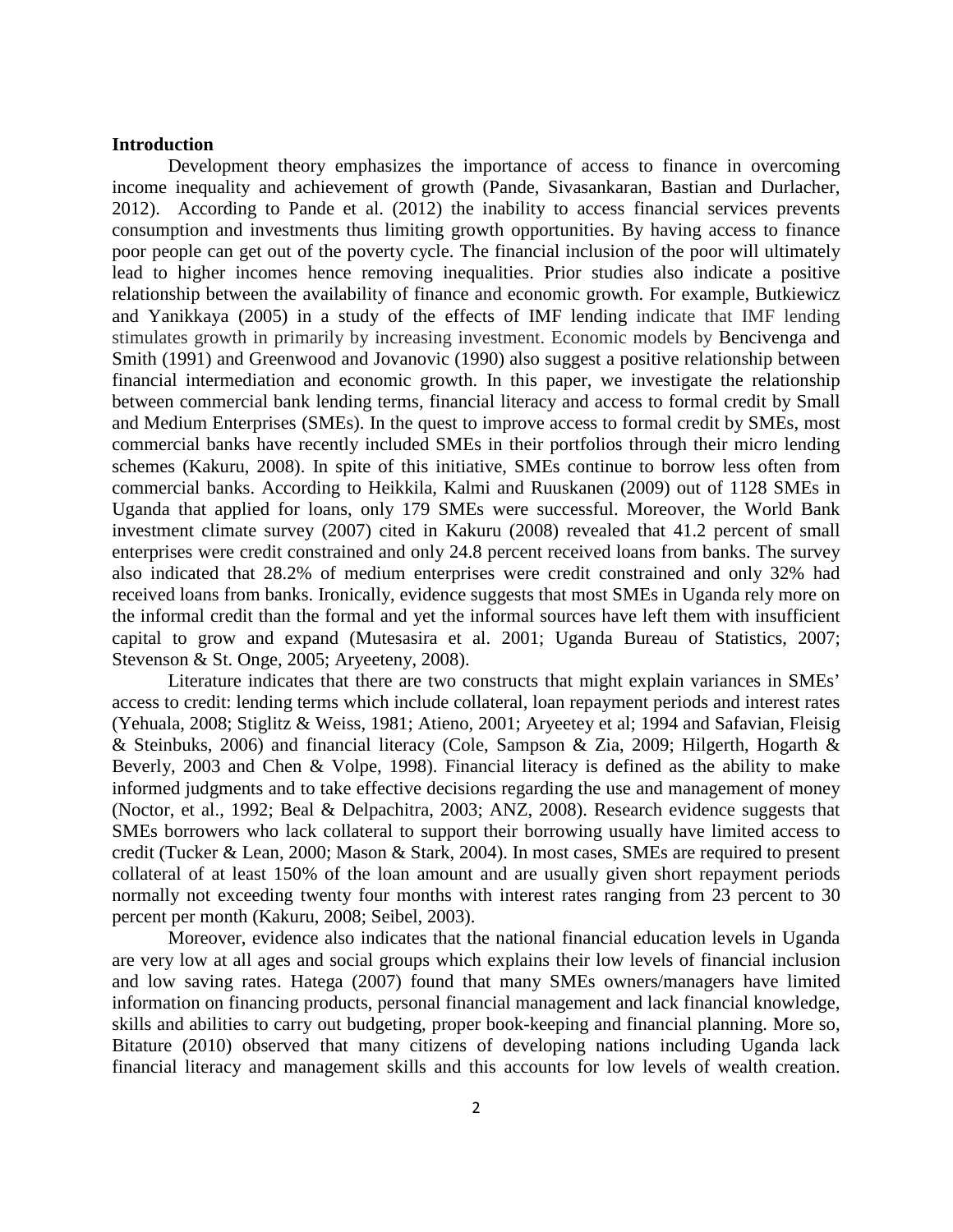Beck et al. (2007) argue that when individuals are financially illiterate, they will not be familiar or comfortable with financial products and will not demand for them.

While commercial lending terms and financial literacy are important to access formal credit, there are reasons that limit the value of previous empirical studies results to developing countries. First, previous studies that explain variances in access to formal credit by SMEs use financial literacy (Beck et al., 2007) and lending terms (Stiglitz & Weiss, 1981; Schmidt & Kropp, 1987) independently of each other. Yet factors related to the participation of credit users in the credits market can be divided into borrowers characteristics, and the loan terms and conditions imposed by lenders (Kashuliza and Kydd, 1996; Zeller, 1994). We argue that the effect of these factors on access to formal credit should be investigated simultaneously. Secondly, it is emphasised by development theory that one of the crucial functions of a financial system is to allocate resources to most productive uses, thus boosting economic growth, improving opportunities and income distribution, and reducing poverty. Accessing finance for firms with growth opportunities and entrepreneurs with ideas helps improve income distribution and promotes growth. However, measures of financial development that are commonly employed in the empirical literature do not reflect this access dimension that is emphasized in theory (Demirgüç-Kunt & Levine, 2008). Our study therefore contributes to extant literature by investigating two explanatory factors for access to formal credit in a single study.

The results of this study are particularly noteworthy because commercial banks and other formal lending institutions might wish to improve on their lending terms to increase credit accessibility and returns from a wider clientele particularly to identify innovative options and institutional arrangements that would serve as an input for lending institutions and policy makers in formulating lending terms. We believe that because of the lack of access to credit in the formal sector, productive assets of SMEs can be depleted and assets used as collateral transferred from the poor to wealthier informal lenders.

The rest of the paper proceeds as follows: The next section is literature review and hypotheses development. This is followed by the research methodology. The penultimate section is the results and discussion. The final section is the conclusion, implications and areas of further research.

# **Literature review and hypotheses development** *Definition of terms*

Lending terms have been understood to mean collateral, repayment periods and lending interest rate (Atieno, 2001). Collateral is the security given by a borrower to a lender as a pledge for the repayment of a loan (Atieno, 2001) and operates as broad insurance against uninsurable risk or intentional default leading to non-payment of the loan (Ayyagari, Beck & Demirgüç-Kunt 2003). Loan repayment period is the time in which the borrower should repay the loan (Atieno, 2001; Yehuala, 2008). Lending interest rate is the [rate](http://www.investorwords.com/5752/rate.html) which is [charged](http://www.investorwords.com/7559/charged.html) or [paid](http://www.investorwords.com/3569/paid.html) for the use of [money](http://www.investorwords.com/3100/money.html) (Cowling & Westhead 1996) and is used as a means of compensating banks for taking risk (Smith & Smith, 2000). Noctor et al. (1992) define financial literacy as the ability to make informed judgements and to take effective decisions regarding the use and management of money. Later, Schagen and Lines (1996) added that such a person also possess a facilitating attitude to the effective and responsible management of financial affairs. Orton (2007) describes a financially literate person as one who must read, analyze, manage and communicate personal financial conditions that affect his material well-being and should be able to discern financial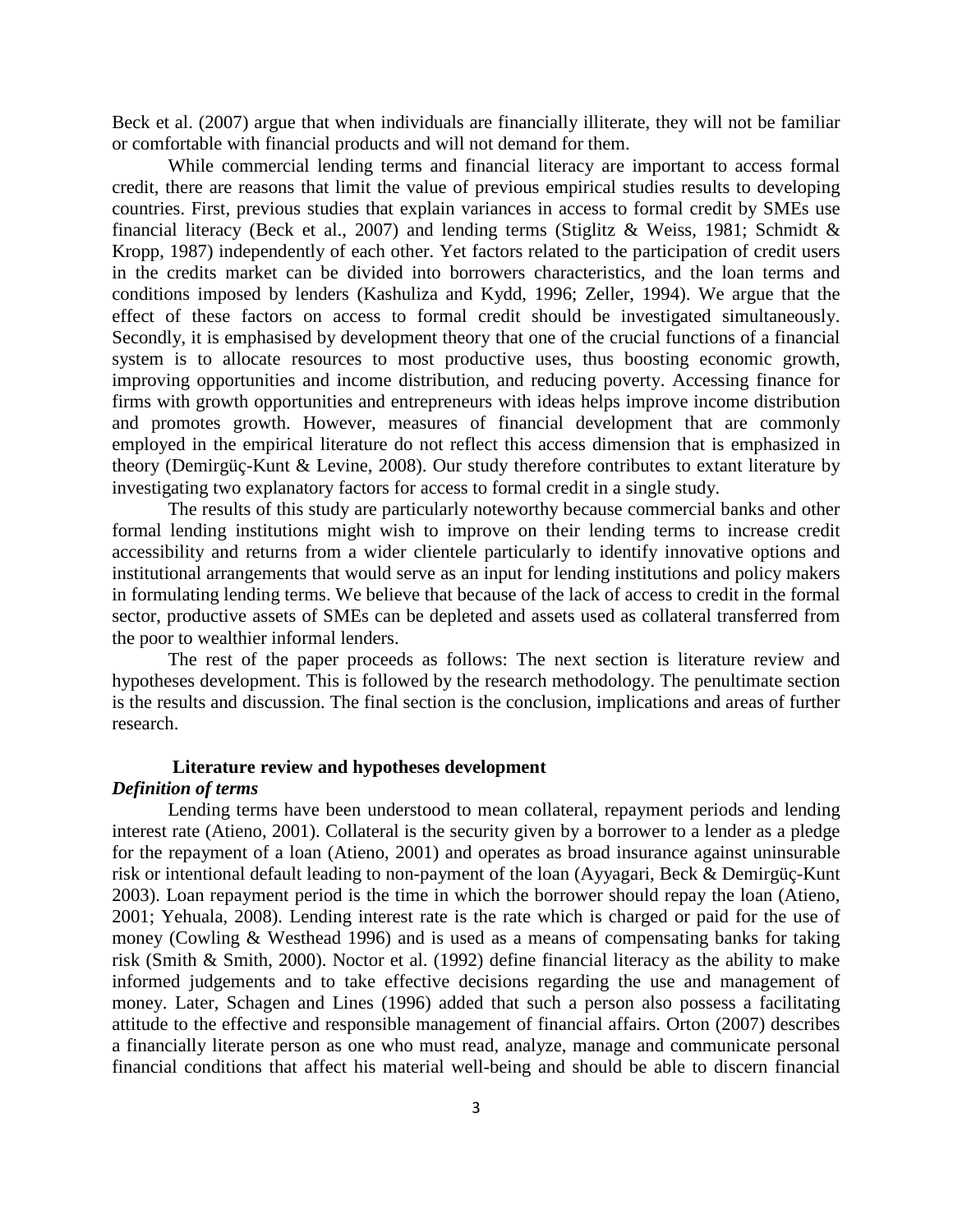choices, discuss money and financial issues without discomfort. Claessens (2006) defines credit accessibility as the availability of a supply of reasonable quality financial services at reasonable costs. However, Akudugu, Egyir and Mensah-Bonsu (2009) define access to credit as a situation in which an individual has the right, makes an attempt to possess and makes decisions regarding the use of funds in the short term and to repay with interest at a time schedule that is convenient to both the borrower and lender. According to Akudugu et al. (2009) a person lacks access to credit if such a person makes efforts to acquire it and fails.

#### *Lending terms*

There is a myriad of studies that have investigated the relationship between lending terms and access to credit (Mann, 1997; Ang et al., 1995; Avery et al., 1998; Hernandez & Martinez-Solamo, 2006; Yehuala, 2008; Kakuru, 2008; Mutesasira et al., 2001; Chan and Kanatas, 1985; Bester, 1987; Besanko and Thakor, 1987; Lehmann and Neuberger, 2001; Shen, 2002; Atanasova and Wilson 2004; Zeller, 1994; Stiglitz and Weiss, 1981; Atieno, 2001; Kimuyu and Omiti, 2000; Besley, 1995). The findings, reasoning and arguments made by these studies/writers indicate that stringent lending terms discourage borrowers to apply for bank debt even when they are searching for finance to execute valuable investment projects.

For example, pledging business collateral limits the firms' ability to obtain future loans from other lenders which creates a position of power for the lending bank (Mann, 1997). According to Zeller (1994) collateral value requirements deter SME borrowers from seeking credit. Stiglitz and Weiss (1981) found out that SMEs hesitate to seek credit when they don't understand why requirements like collateral are imposed on them. Banks, however, prefer borrowers with collateral. For example, Safavian, Fleisig, and Steinbuks (2006) observed that commercial banks usually provide larger loans, longer repayment periods, and lower interest rates when borrowers offer collateral. This means that a borrower who cannot provide the type of assets lenders require as collateral often gets worse loan terms than otherwise. Indeed Lehmann and Neuberger (2001) notes that borrowers who provide more collateral receive a better rating. Access to finance is particularly difficult for SMEs with insufficient collateral that do not have any established track record or credit history. But other findings (Chan and Kanatas, 1985; Bester, 1987; Besanko and Thakor, 1987) show that low risk borrowers pledge more collateral than high risk borrowers. Nevertheless, some studies (Shen, 2002; Atanasova and Wilson, 2004) indicate that higher availability of collateral is expected to increase the supply of bank debt as collateral can mitigate the informational asymmetries between the borrower and lender. This foregoing paragraph concludes that commercial banks' requirement for collateral positively affects access to formal credit where collateral is readily available. Contrarily, where collateral is not readily available, the demand for it will negatively affect access to formal credit. In the majority of studies, this distinction has not always been made explicit.

Loan repayment period has also been found to be critical for access to formal credit. Yehuala (2008) found that loan repayment period negatively influences access to credit as it has a major bearing on the total amount to be repaid. Specifically, longer repayment period increases interest to be paid in the long run. Kakuru (2008) found that when SMEs perceive repayment period as inflexible, they will not apply for the loans. Mutesasira et al. (2001) also found out that short repayment periods do not meet SMEs long term credit needs and as a result, SMEs take any amount of loan that the banks are willing to offer them. From the discussions in this paragraph, it can be concluded that the variability in access to formal credit caused directly by loan repayment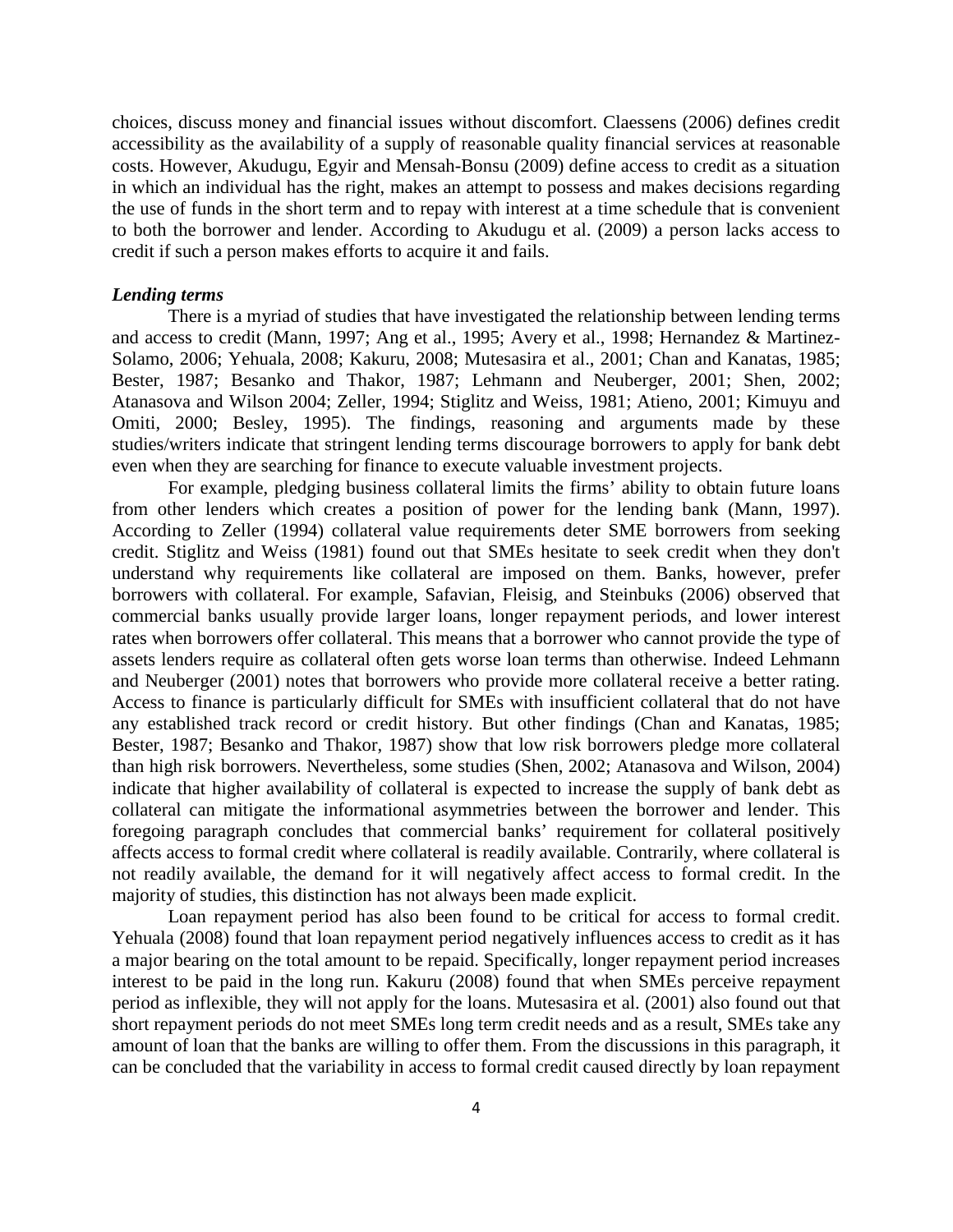period should be insignificant. This conclusion draws from the fact that loan repayment period has its own antecedents such as individual's capacity and financial institution's ability to collect and ensure repayments.

The other construct that has been found to be crucial for access to formal credit is interest rates charged for loans. If the interest rates are perceived to be unfair or their rationale is not understood, SMEs will not apply for credit from banks (Aryeetey et al., 1994, Stiglitz and Weiss, 1981). Kimuyu and Omiti (2000) point out that high interest rates not only transfer incomes from borrowers to lenders but also occasion a debt burden on borrowers reducing borrowers' stakes in solvency and increasing the risk for default. But Besley (1994) indicates that interest rates play the allocative role of equating demand and supply for loanable funds, and will also affect the average quality of lenders' loan portfolios. Consistent with the observation of Zeller (1994) we conclude that when SMEs experience easy access to credit they will seek further credit rather than feel that they are not efficiently served which may lead them to abandon their quest for credit.

The conclusions that: 1) commercial banks' requirement for collateral positively affects access to formal credit where collateral is readily available, 2) the variability in access to formal credit caused directly by loan repayment period should be insignificant and 3) where SMEs experience easy access to credit, they are motivated to seek further credit; lead us to state the following hypothesis:

# **H1:** *Favourable commercial lending terms have a significant and positive effect on access to formal credit by SMEs*

# *Financial literacy*

According to Wachira and Kihiu (2012) financial literacy remains an interesting issue in both developed and developing economies, and has elicited much interest in the recent past with the rapid change in the finance landscape. Mounting evidence indicates that the less financially literate are likely to face more challenges with regard to debt management, savings and credit, and are less likely to plan for the future. Such evidence suggests that there is a certain relationship between financial literacy and access to formal credit. For example, the study by Miller et al. (2009) indicates that lack of financial literacy is often tied to lack of access to financial products including credit or failure to use them even when they are available. Beck, Demirguc-Kunt and Peria (2007) argued that if individuals are not familiar or comfortable with products, they will not demand them. Calvert, Campbell and Sodini (2005) also argue that households with high financial literacy and greater financial sophistication are more likely to participate in risky assets' markets and invest more efficiently. Other studies (ACCA, 2006, Johnson, 2004; Kidwell and Turrisi, 2004) confirm the view that financial literacy explains variances in access to credit by borrowers. Moreover, Lusardi and Tufano (2008) and Stango and Zinman (2009) also state that households with low levels of financial literacy tend to borrow at higher interest rates and participate less in the formal financial system relative to their more financially-literate counterparts. Kimuyu and Omiti (2000) indicate that expansion of educational opportunities including promotion of self-financing adult literacy classes in trading centres increase access to credit. Cole, Sampson, and Zia (2009) found that higher financial literacy is significantly associated with greater use of bank services suggesting that financial literacy strongly influences banking behaviour. Cole et al. (2009) reinforce earlier findings of Hilgerth, Hogarth, and Beverly (2003) that a strong link between financial knowledge and financial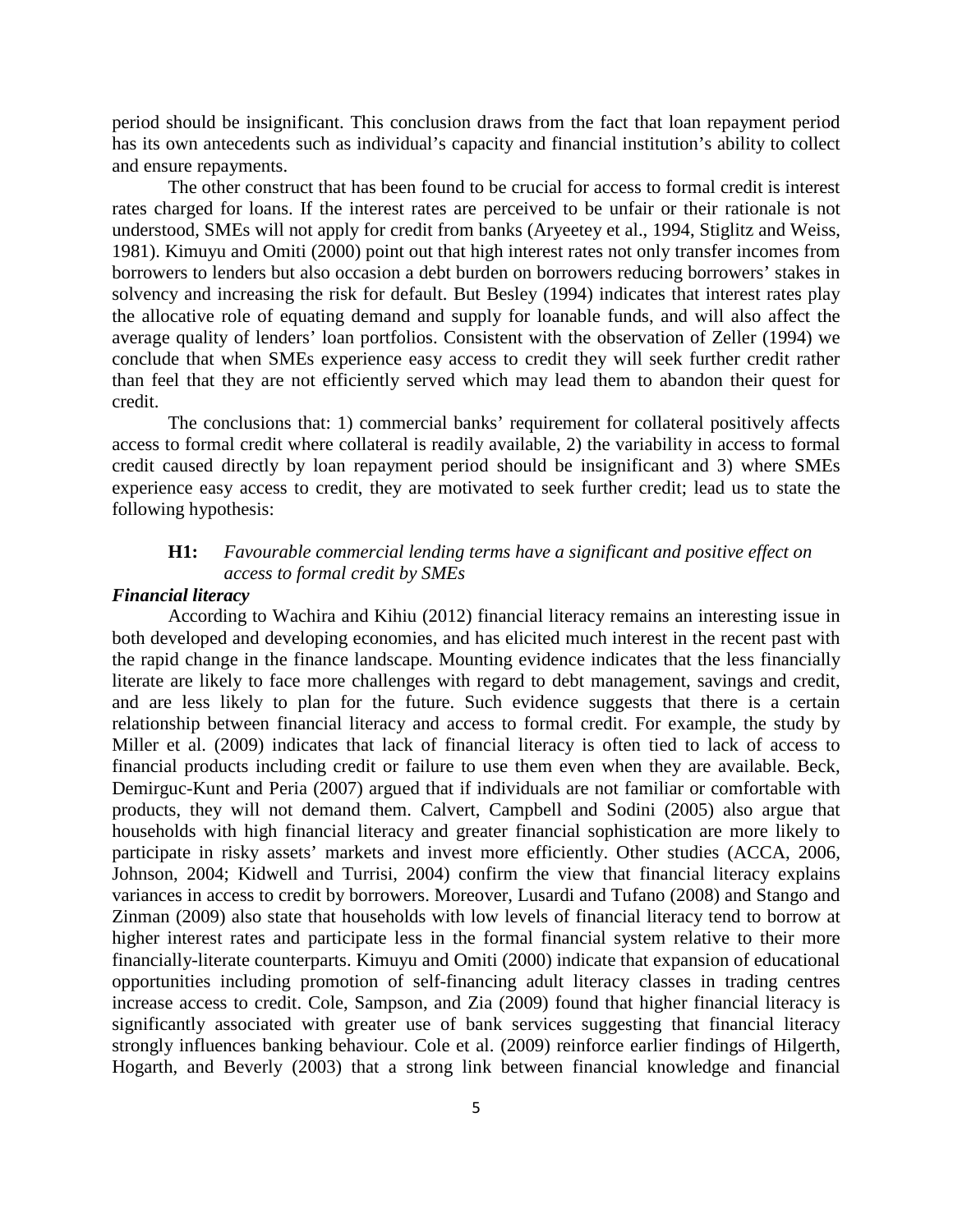behaviour subsists. Hilgerth et al. (2003) aver that individuals with lower levels of financial literacy may have lower levels of education, be less interested in financial matters, be poorer, or have different discount rates. This implies that the level of an individual's financial knowledge tends to influence attitudes that in turn affect the individual's financial behaviours (Chen and Volpe, 1998). Kidwell and Turrisi (2004) study indicates that individuals with better financial knowledge keep detailed financial records and have more access to credit than their counter parts who do not keep financial records and are financially illiterate. Chen and Volpe (1998) found that groups who are more knowledgeable regulate their spending patterns and decisions by keeping detailed financial records. Also anecdotal evidence shows that banks will usually require financial statements from a borrower in order to make a decision on the borrower's loan application.

The evidence in literature indicates that individuals who are not educated or knowledgeable enough will not be able to make effective financial choices and this will limit their credit accessibility. Thus considerable efforts in education to improve financial literacy abound as experts agree that financial knowledge directly correlates with self beneficial financial behavior (Hilgert et al., 2003). Hence even though questions exist concerning the effectiveness of financial education in improving financial literacy (Lyons et al., 2006), there are consistent findings of a positive relationship between financial knowledge and access to credit. Having knowledge of the different sources from which one can borrow increases the chances of success in borrowing (Akudugu, Egyir and Mensah-Bonsu, 2009). Accordingly, the following hypothesis is stated:

# **H2**: *Appropriate financial literacy positively and significantly affects access to formal credit*

# **Methodology**

We utilized a sample of 384 SME owners or managers drawn from Kampala's 5 divisions proportionately. Kampala is the capital city of Uganda, East Africa. Most of the respondents (54%) had at least a bachelor's degree. We measured lending terms using Atieno's (2001) measures that include collateral requirements, repayment periods and interest rates. Financial literacy was measured using financial knowledge, financial skills and abilities according to Sebstad, Cohen and Stack (2006), Schagenand Lines (1996). Both lending terms and financial literacy questions were anchored on a five-point Likert scale. Access to formal credit was measured using amount received and frequency of access (number of times) (Diagne and Zeller, 2001).

A Likert-scale questionnaire, designed to measure the opinion or attitude of a respondent (Burns & Grove, 2009), was utilised to obtain self-reported information. A survey was adopted as the most appropriate method of data collection and previous research supports the reliability and validity of the self-report measures (Brush and Vanderwerf, 1992; Lechner et al., 2006). This approach consists of a selection of key information providers by virtue of their position, knowledge and information available (McEvily and Marcus, 2005). Data was cleaned according to recommendations by Field (2009) hence the use of owners or managers for SMEs in this study. A common concern when faced with multivariate data with missing values is whether the missing data are missing completely at random (MCAR); that is whether the missing data depends on the variables in the data set (Little, 1988). Using the E-M (Expectation – Maximisation), the MCAR, was not significant (a. Little's MCAR test: Chi-Square = 213.138,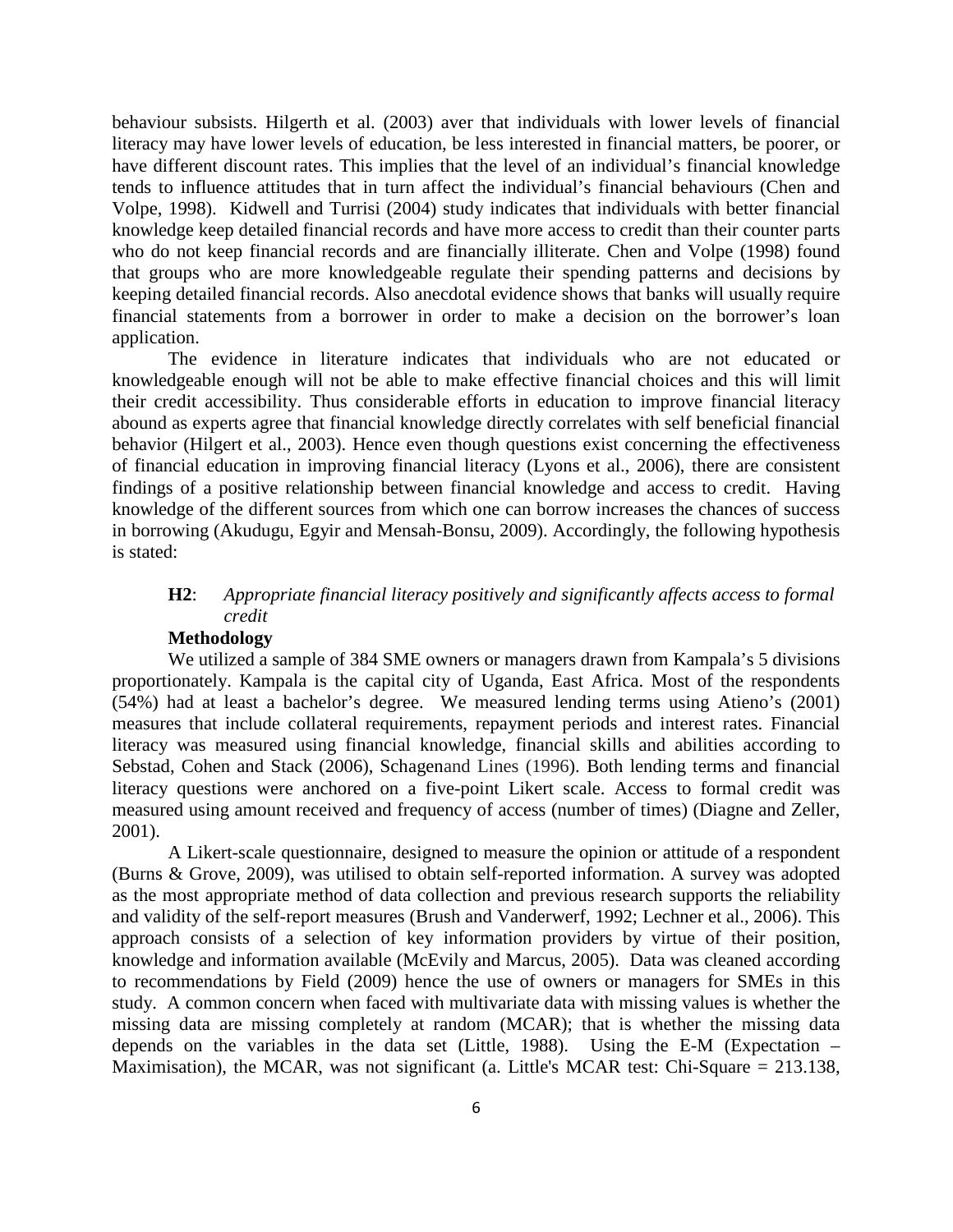$DF = 244$ , Sig. = .924). This meant that data was missing completely at random. Because structural equations modelling (SEM) deals with cases with complete data, we used linear interpolation technique to replace missing values for its simplicity. The results of the Content Validity Index (CVI) returned validity indices of above 0.80. According to Nunnually (1978) these ratios are acceptable since they are above the cut-off point of 0.70. Regarding reliability, the Cronbach's alpha results were as follows: commercial bank lending terms, .828, financial Literacy, .585 and access to formal credit, .810. To reduce data to a manageable level consistent with Field (2009)'s recommendation, we performed a factor analysis. We did this using SPSS Version 19 with Varimax rotation and Kaiser normalization and all component loadings of 0.50 were suppressed. The cut-off for the factors identified by was an eigenvalue of 1. The resulting observed variables were then subjected to a confirmatory factor analysis.

We estimated the model of commercial lending terms, financial literacy and formal access to credit by employing Structural Equations Modelling (SEM). SEM helps in understanding the patterns of correlational/covariance among a set of variables and according to Kline (2011) explains as much variance as possible with the model specified. We used the estimation procedure in AMOS 18 (Arbucle, 2009) to construct the models. The overall fit of our models were tested using the following fit criteria: The chi-square test p-value should be  $< .05$ ; Root Mean Square Error of Approximation (RMSEA) should be < .06 and Tucker-Lewis Index (TLI) values of .95 or higher (Hu & Bentler, 1999). Others like Kim (2007) and Yang (2006) recommend Goodness of Fit (GFI) >.90, Adjusted Goodness of Fit Index (AGFI) > .85, TLI > .95, CFI > .90, RMSEA < .08 as acceptable goodness-of-fit indices.

#### **Results and discussion**

We generated means and standard deviations to summarise the observed data. For simplicity we report the means of observed variables as fitted. We report the means because according to Field (2009), means represent a summary of the data while standard deviations show how well the means represent the data. The main purpose is to establish whether the statistical means were a good fit of the observed data (Field, 2009). Thus the means cross validate the results of confirmatory factor analysis. The means and standard deviations of all the items are summarised in Table 1. Table 1 reveals that all mean scores of the items range from 2.10 to 4.38 with the standard deviations from 0.587 to 1.173. Because of small standard deviations compared to mean values, it is clear that the data points are close to the means and hence calculated means highly represented the observed data (Garson, 2000; Field, 2009; Saunders et al., 2007). Graphs 1-6 also accord a visual understanding of the key indicators. The bar charts are a visual display of perceptions by gender and unit of enquiry (position in company –SME owners or managers) of commercial lending terms, financial literacy and formal credit accessibility. The bar graphs suggest business managers had higher perceived access to credit, commercial lending terms and financial literacy (on a scale of 1-5) than, business owners. Similarly the graphs suggest a small difference in perceived financial literacy, commercial lending terms and credit accessibility (on a scale of 1-5) than females.

# **[Insert Table 1 and graphs 1-6 about here]**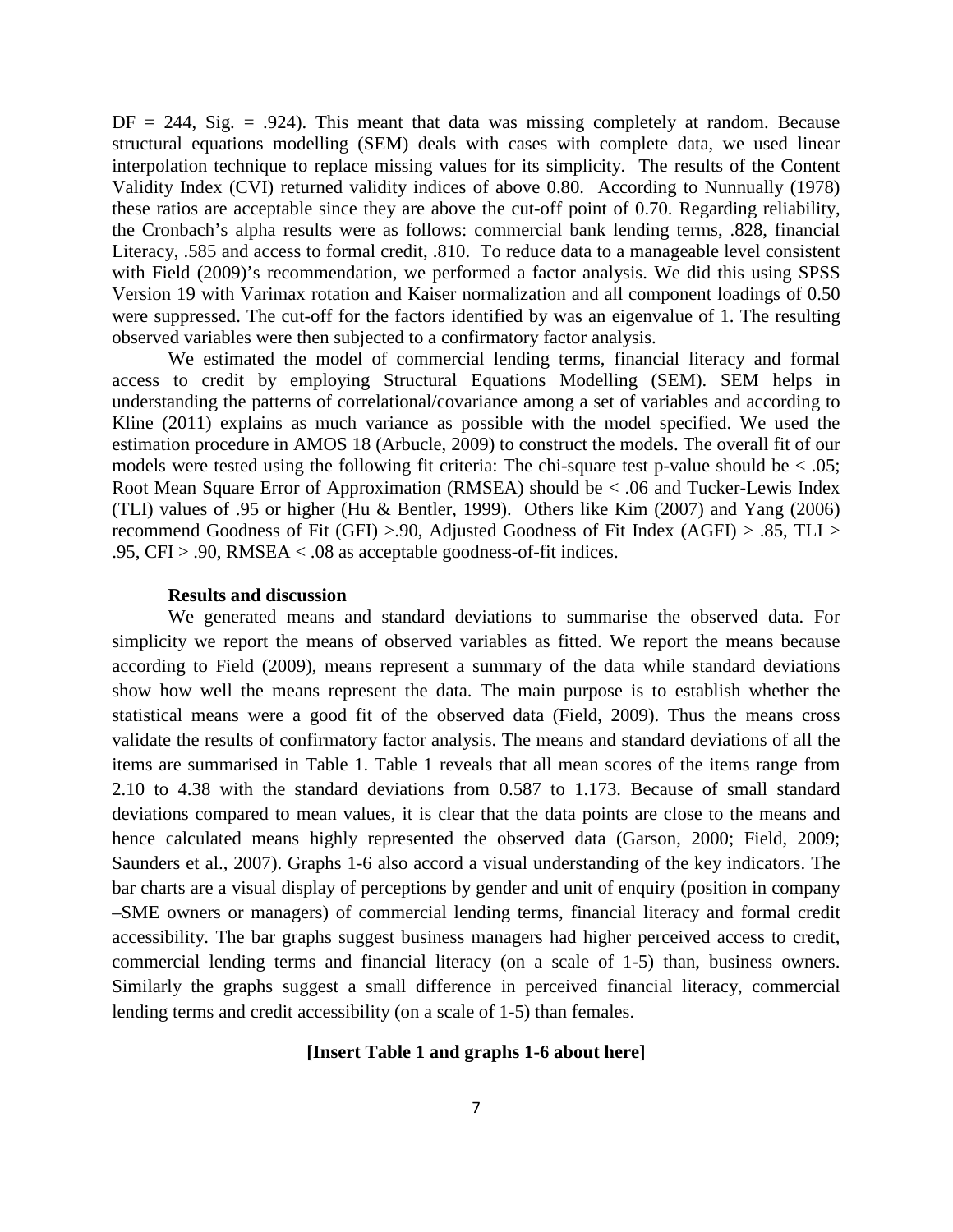According to results, commercial lending terms is defined by 3 observed variables: LT9, LT10 and LT11. This means that commercial lending terms causes the scores observed on LT9, LT10 and LT11. The resulting model of commercial lending terms fitted acceptably well in the population of interest (chi-square value of .033 was non-significant ( $p = .857$ ), RMSEA = .001,  $GFI = 1.000$ ,  $AGFI = 1.000$ ,  $NFI = 1.000$ ). Similarly, financial literacy is defined by five observed variables: FL2, FL3, FL5, FL7 and FL10. This model fitted acceptably well: RMSEA  $= .001$ , GFI = .997, AGFI = .991 with an NFI of .976 indicating a strong convergent validity. Moreover, five observed variables define access to credit: AC1, AC2, AC5, AC7 and AC9. This model moderately fit: RMSEA = .099; GFI = .976; AGFI = .928 and an NFI of .996. These models are appended as Figures 2, 3 and 4.

In investigating the relationship between commercial bank lending terms, financial literacy and access to formal credit by SMEs, we use the critical ratios to denote significance. Table 2 shows that all the critical ratios are above 1.96 and p-values are smaller than .001 which connotes significance. In other words, all the regression coefficients in the model are significantly different from zero beyond the .01 level. All the unconstrained parameter estimates are significant at  $p$  (two-tailed) < .0001. Results indicate that there is significant and positive correlation between commercial bank lending terms, financial literacy and access to formal credit ( $P < 0.001$ ). This shows that an improvement of commercial bank lending terms leads to increased access to formal credit. Based on our findings, it is attractive interest rates that matter most for access to credit. In this analysis, Table 2 reveals that there is a significant regression between commercial lending terms and access to formal credit. One unit improvement in the attractiveness of interest rates leads to .225 positive changes in access to formal credit. The influence of financial literacy on access to credit is also significant and positive. A one unit improvement in financial literacy leads to .480 positive changes in access to formal credit.

## **[Insert Table II about here]**

Our results thus provide support for hypothesis  $1(H<sub>1</sub>)$  which states that 'favourable' commercial lending terms have a significant and positive effect on access to formal credit by SMEs' and hypothesis 2 ( $H_2$ ) which states that 'appropriate financial literacy positively and significantly affects access to formal credit'. Figure 1 shows that overall, a combination of favourable interest rates (commercial lending terms) and financial literacy of current and potential SME borrowers explains 31 per cent of the variance in access to formal credit. In other words, the error variance is 69 percent of access to formal credit itself.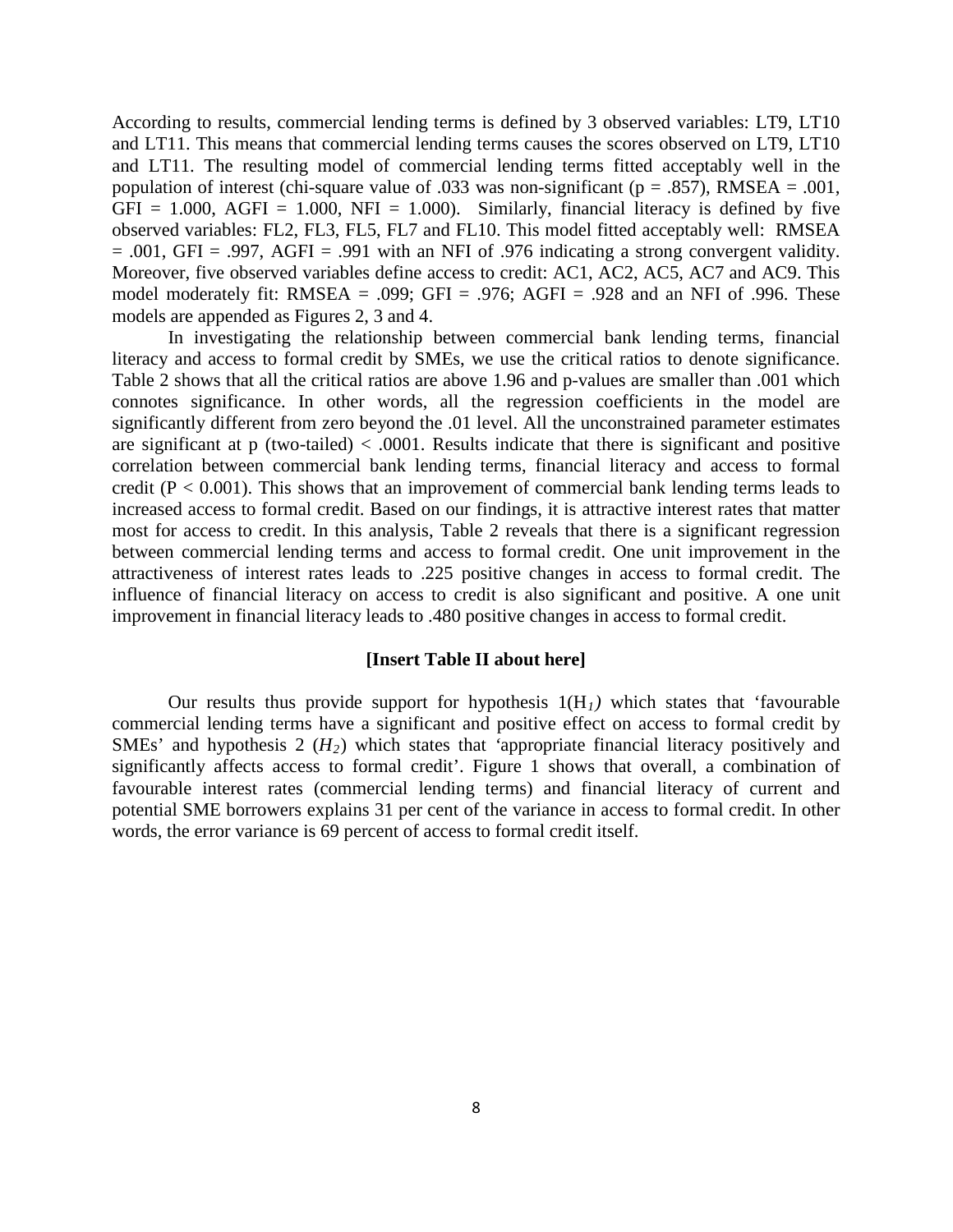**Figure 1: The SEM model showing the explanatory power of Commercial lending terms and financial literacy to access to credit.**



While it is beyond the scope of this paper to investigate the other causes of the error variance reported in Figure 1, serendipitously the analysis of variance (See Table III) for the sample characteristics provided some useful insights. Results show significant differences among type of businesses in regard to access to formal credit  $(F=2.301, Sig < 0.05)$ . This implies that access to formal credit varied with the type of business. It is further observed that there are significant differences with regard to access to formal credit from the point of view of annual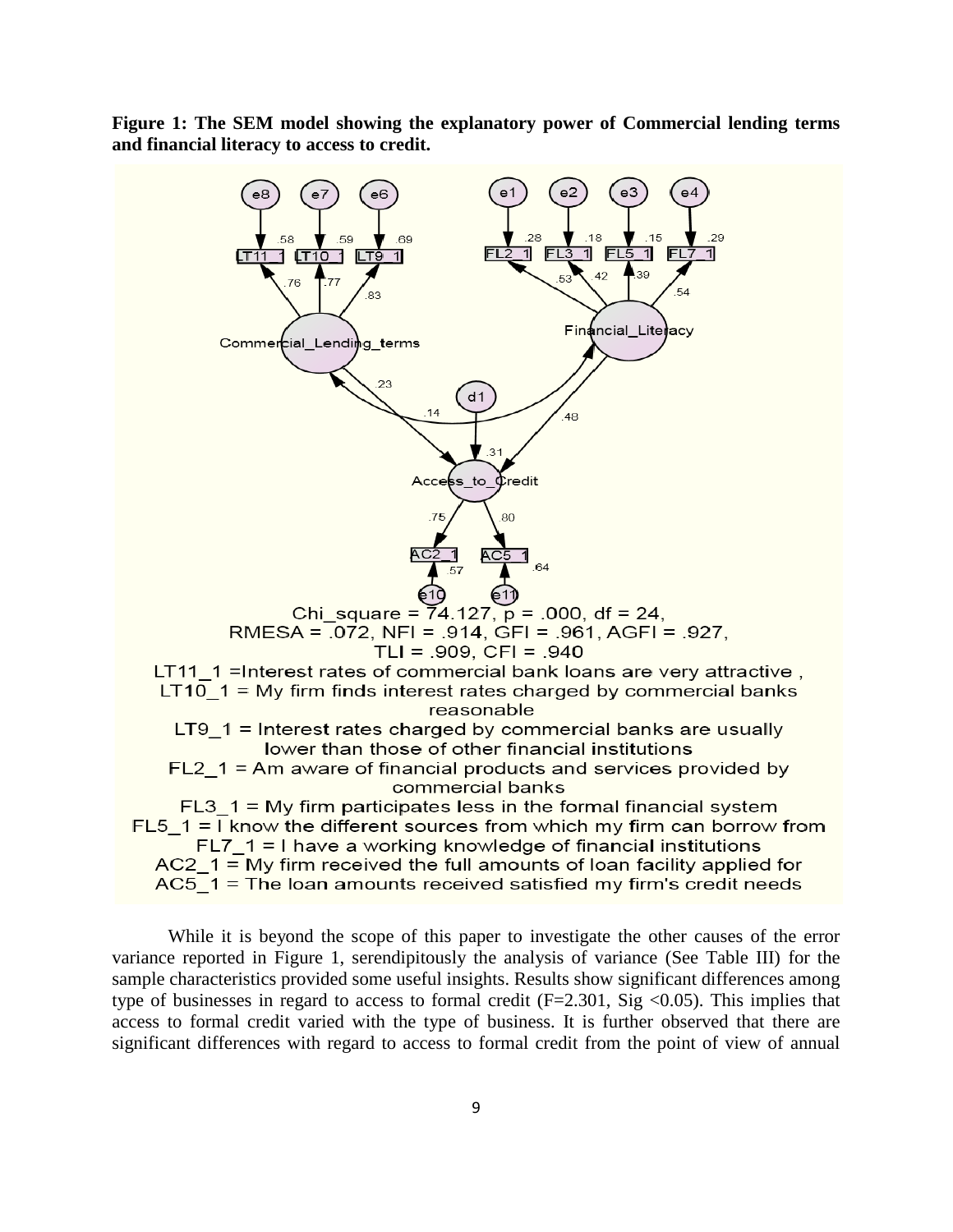sales turnover of businesses ( $F=1.936$ ,  $sig< 0.05$ ) and this means that access to formal credit varies with the level of annual sales/turnover of businesses.

# **[Insert Table III about here]**

The results of this study are consistent with other studies (e.g. Toci & Hashi, 2010; Stephanou & Rodriguez, 2008; Mambula, 2002; Okpara & Wynn, 2007) in finding that high interest rates are statistically significant to SMEs' financing obstacles. Because of measurement variance, the results of this study are inconsistent with previous studies (Gray et al., 1997; Kiggundu, 2002; Trulsson, 1997; vanDijk, 1995; Toci & Hashi, 2010; Stephanou & Rodriguez; 2008) which indicate that most SMEs cannot meet the requirements for commercial loans because they lack sufficient collateral. The finding that favourable interest rates explain significant variances in access to formal credit indicates that lending institutions in Uganda offer loans at unfavourable interest rates. The reasons for high interest rates have typically included risks associated with SMEs (Hossain, 1988) and, small and younger firms with shorter banking relationships (Berger and Udell, 2005). Moreover, confirmatory factor analysis indicates that a loan repayment period is not an observed variable for the latent variable, commercial lending terms, in Uganda.

Earlier works by Mutesasira et al. (2001), Mugume (2003) and Kakuru, (2008) had indicated that short repayment periods provided by commercial banks did not meet SMEs longterm needs. More so, loan repayment period negatively influences the access to formal credit (Yehuala, 2008). The fact that this study does not show loan repayment period as an observed variable for commercial lending terms may suggest the possibility that interest rates may be the antecedent of loan repayment periods. The high means reported in this study for the latent variable, financial literacy, indicates that SMEs owners and managers in Kampala know how to manage their personal finances and are aware of financial products and services provided by lending institutions. Table 1 also shows that business managers and owners know the different lending firms (sources) and also make effective financial choices. Moreover, the table shows that business managers and owners know how financial institutions work and most of them have adequate financial management skills. This concludes that the owners and managers of SMEs are financially literate, a conclusion supported by the level of education percentage (54%) of respondents who hold bachelor's degrees. Previously, however, the works of Hatega (2007) indicated that many SMEs owners/managers had limited information on financing products, personal financial management and lacked financial knowledge, skills and abilities to carry out budgeting, and to keep proper book keeping and financial planning. It seems, with the passage of time, this handicap is gradually fading. Our results indicate that financial literacy positively affects access to formal credit consistent with the findings of (e.g. Cole et al., 2009; Akudugu, et al., 2009; Lusardi & Tufano, 2008; Stango & Zinman, 2006; Schagen & Lines, 1996). Indeed, Stiglitz and Weiss (1981) asserted that SMEs dither seeking credit when they do not understand why terms like interest rates, repayment period and other requirements like collateral are imposed on them.

## **Conclusion, implications and areas of further research**

The objective of this paper was to investigate the relationship between commercial bank lending terms, financial literacy and access to formal credit by SMEs. The results suggest a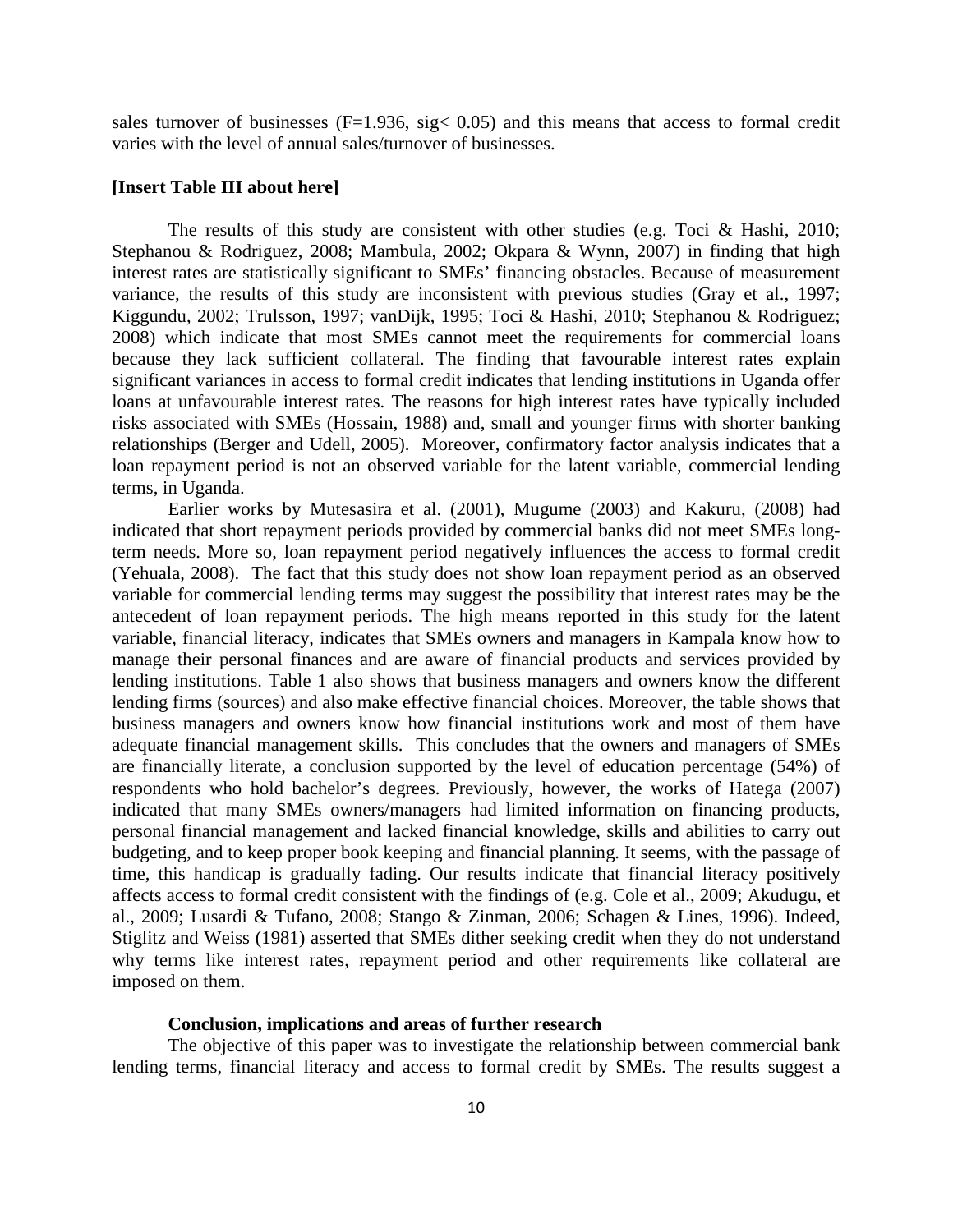positive and significant relationship between perceived commercial lending terms, financial literacy and access to formal credit. Moreover, the ANOVA results serendipitously show that access to formal credit varies with type of business and turnover. Contrary to expectations and previous thinking, however, collateral and loan repayment periods are not observed variables for the latent variable, commercial bank lending terms. The most important observed variable for commercial lending terms is interest rates. This, together with literacy levels, explains 31 percent of the variances in access to formal credit by SMEs in Uganda. The results are important because they provide evidence of the aggregate explanatory power of interest rates and financial literacy for the criterion variable, access to formal credit by SMEs. As with any study, there are a number of limitations with the present paper. Although the questionnaire was self-administered, we did not undertake follow up interviews which would have informed us the reasons why the respondents held certain views. Our study was limited to the SME firms registered and operating in Kampala, Uganda and it is possible that our results are only applicable to these firms in Uganda. Finally, the present study is cross-sectional; it is possible that the views held by individuals may change over the years. In spite of the limitations, policy makers dealing with financial literacy, commercial banks, academicians, SME owners and managers and even general readers interested in the field of economic development and financial management might find this study insightful. Future research may wish to examine the predictive power of turnover and nature of business to access to formal credit.

Despite the limitations, our findings have a number of implications. First, our findings have implications to commercial banks wishing to improve the turnover of their micro-lending schemes. Second, the findings also have implications for governments aiming at improving access to finance to overcome income inequality problems, and also improve their growth prospects. As suggested before, improvement in access to finance means that more money will become available for SMEs which they can invest to create jobs. The availability of jobs means that people will have money to spend which will stimulate economic growth. Moreover, the availability of jobs means that the income inequality will begin to reduce as more people get out of the poverty cycle. Finally, the findings also imply that efforts by the stakeholders to improve financial literacy of SMEs owners and managers must be matched with favourable interest rates if access to formal credit is to be enhanced.

#### **References**

- Akudugu, A., Egyir, M. and Mensah,B.A. (2009), "Women farmers' access to credit from rural banks in Ghana", *Agricultural Finance Review,* Vol.69 No. 3,pp. 84-299.
- Ang, J.S., Lin, J., and Tyler, F. (1995), "Evidence on the Lack of Separation Between Business and Personal Risks Among Small Businesses", *The Journal of Small Business Finance*, Vol. 4 No.2, pp. 197 - 210.
- ANZ report (2003). Survey of Adult Financial Literacy in Australia prepared for ANZ Banking Group. Melbourne, Australia Retrieved from: [http://www.thesmithfamily.com.au/webdata/resources/files/ANZreportMay03.pdf on 7](http://www.thesmithfamily.com.au/webdata/resources/files/ANZreportMay03.pdf%20on%207) July 2013
- Arbuckle, J.L. (2009), "*Amos 18.0 User's Guide"* Crawfordville: Amos Development Corporation. USA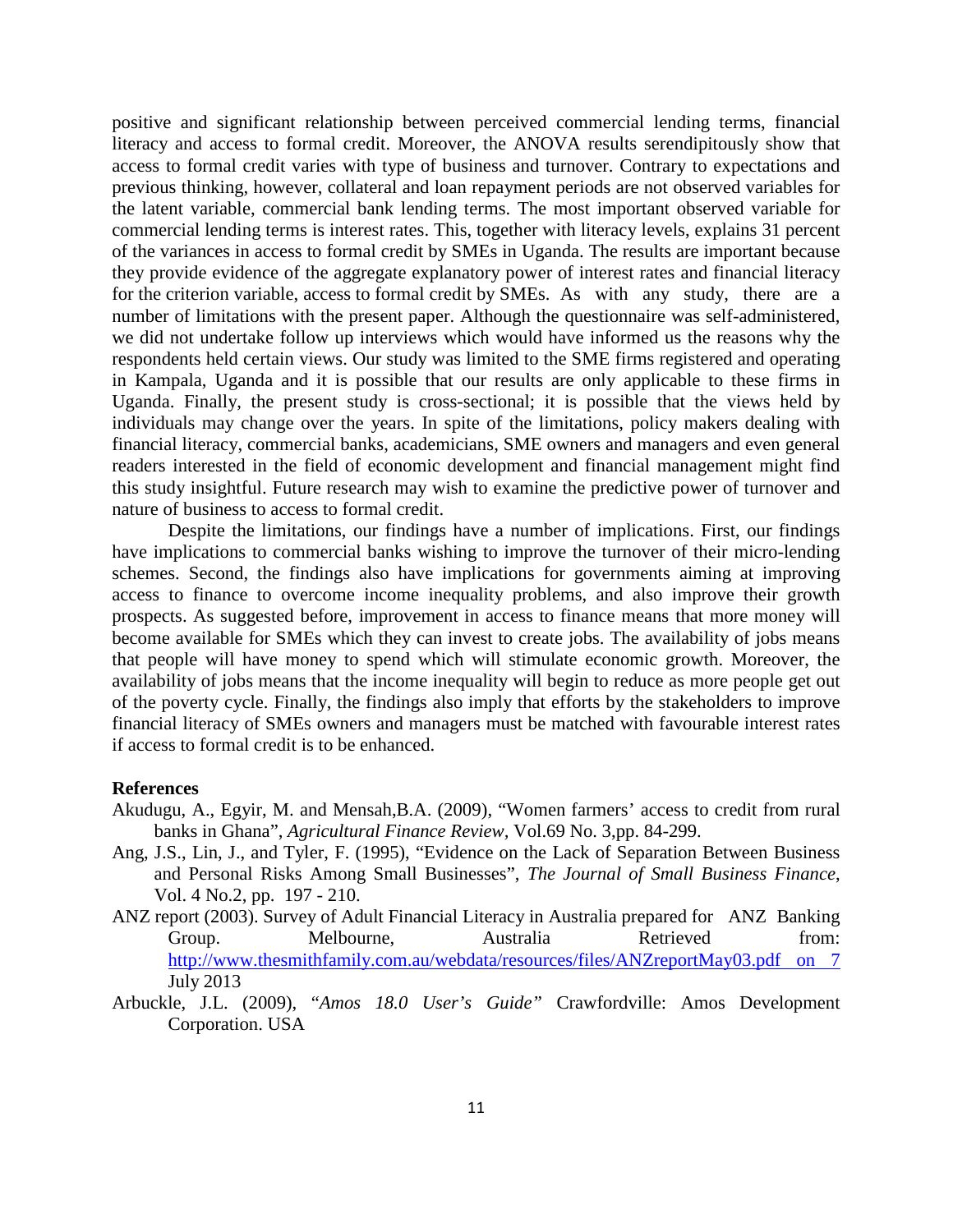- Aryeetey, E. (2008), "Informal finance to formal finance in sub-Saharan Africa: Lessons from Linkage Efforts*"*, Institute of Statistical, Social and Economic Research University of Ghana, Accra, Ghana
- Aryeetey, E., Baah-Nuakoh, A., Duggleby, T., Hettige, H. and Steel. F. (1994), "*Supply and Demand for Finance of Small Scale Enterprises in Ghana*", World Bank Discussion Paper No.251, African Technical Department Series, World Bank, Washington D.C.
- Association of Chartered Certified Accountants, (2006), "Improving access to finance for small firms", *policy briefing paper,* ACCA's world-class research programme, London, UK.
- Atanasova, C.V. and Wilson, N. (2004), "Disequilibrium in the UK corporate loan market", *Journal of Banking and Finance,* Vol. 28 No.3, pp. 595-614.
- Atieno, R. (2001), "Formal and informal institutions' lending policies and access to credit by small-scale enterprises in Kenya", *AERC Research Paper 111 African Economic Research Consortium*, Nairobi.
- Avery, R.B., Bostic, R. and Samolyk, K. (1998), "The role of personal wealth in small business finance", *Journal of Banking and Finance,* Vol .22 No.6, pp. 1019-1061.
- Ayyagari, M., Beck, T. and Demirgu¨c¸K.A. (2003), "Small and medium enterprises across the globe: a new database", *Policy Research Working* Paper No. 3127, The World Bank, Washington, DC.
- Beal, D.J. and Delpachitra, S.B. (2003), "Financial literacy among Australian university students", *Economic Papers.* Vol. 22 No. 1, pp. 65-78.
- Beck, T., Demirguc .K.A. and Peria, S.M. (2007), "Reaching out: Access to and use of banking services across countries", *Journal of Financial economics,* Vol .85, pp. 234-266.
- Bencivenga, V and Smith, B.D (1991), "Financial intermediation and endogenous growth", *The Review of Economic Studies,* Vol. 58, No. 2. 195-209
- Berger, A.N. and Udell, G.F. (2005), "A more complete conceptual framework for financing of small and medium enterprises", *Policy Research Working* Paper No. 3795, The World Bank, Washington, DC.
- Besanko, D. and Thakor, A. (1987), "Collateral and rationing: sorting equilibria in monopolistic and competitive credit markets, *financial analyst journal,* Vol. 28 No.3, pp.671-689.
- Besley, T. (1995), "Non-market Institutions for Credit and Risk Sharing in Low income Countries", Journal *of Economic Perspectives"*, Vol. 9 No. 3, pp. 115-127.
- Besley, T., (1994). "How do Market Failures Justify Intervention in Rural Credit Market", *Research Observer*, Vol. 9, No. 1, pp. 27-47.
- Bester, H. (1987), "The role of collateral in credit markets with imperfect information", European *Economic Review,* Vol.31 No.4, pp. 887-899.
- Binks, M. and Ennew, T. (1997), "Small business and relationship banking: The impact of participative behaviour", *Entrepreneurship theory and practice,* Vol. 21 No.4, pp. 83- 92.
- Bitature, P (19th September, 2010) Financial literacy should be priority to Ugandans, Daily Monitor Publishers, Kampala, Uganda.
- Brush, C. G. and Vanderwerf, P. A. (1992), "A comparison of methods and sources for obtaining Estimates of New Venture Performance", *Journal of Business Venturing,* Vol. 7 pp. 157-170.
- Burns, N. and Grove, S.K. (2009). *The practice of nursing research: Appraisal, synthesis, and generation of evidence.* 6th edition. St. Louis (MO): Saunders Elsevier.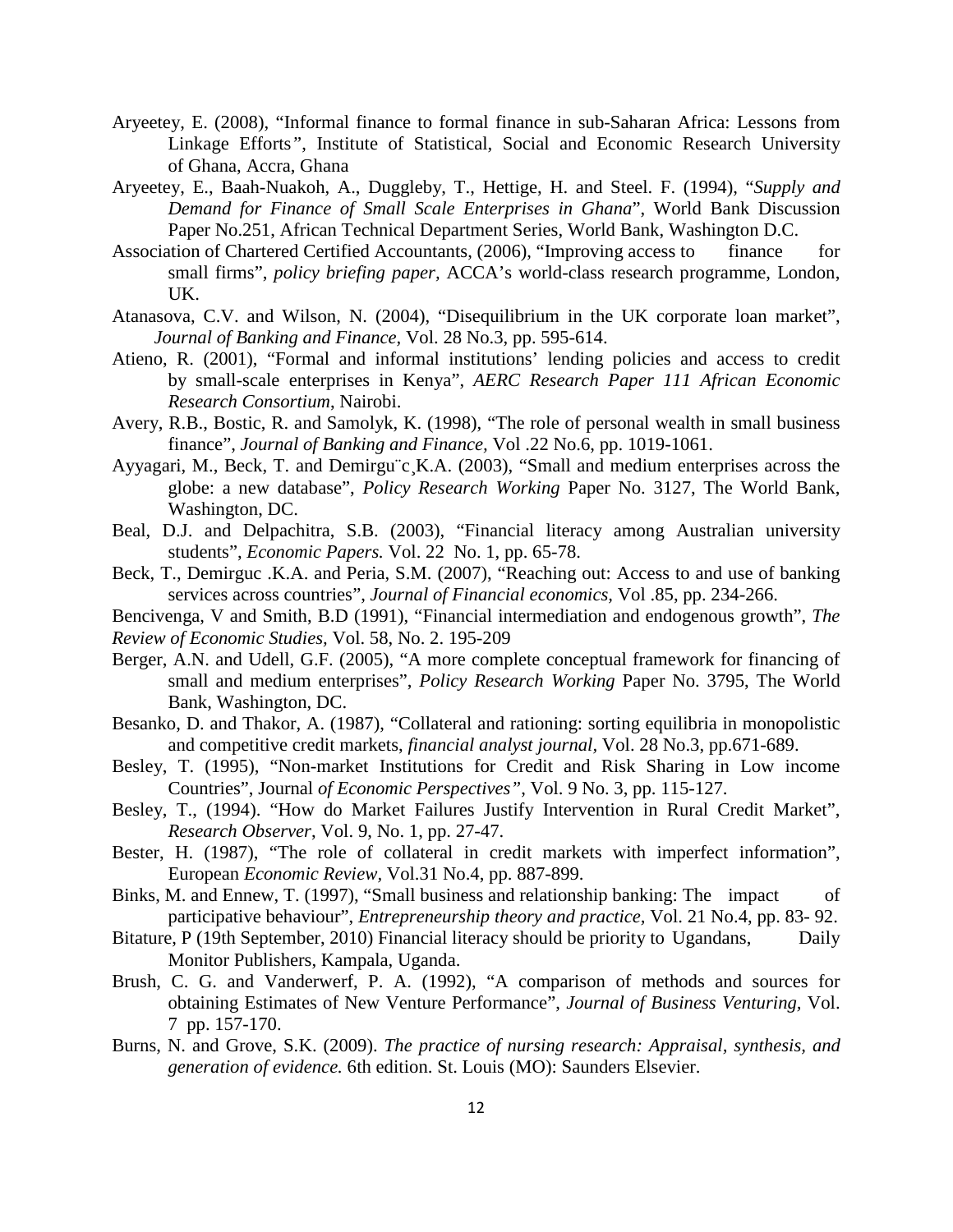- Butkiewicz, J.L and Yanikkaya, H. (2005), "The Effects of IMF and World Bank Lending on Long-Run Economic Growth: An Empirical Analysis", *World Development* Vol. 33, No. 3, pp. 371–391.
- Calvert, L., Campbell, J. and Sodini, P. (2005), "Down or Out: Assessing the Welfare Costs of Household Investment Mistakes", Mimeo Harvard University.
- Chan,Y. and Kanatas, G. (1985), "Asymmetric valuation and the role of collateral in loan agreements", *Journal of M*o*ney, Credit and Banking,* Vol.17 No.1,pp. 84-95.
- Chen, H. and Volpe, R.P. (1998), "An analysis of personal financial literacy among college students", *Financial Services Review*, Vol.7 No.2, pp.107–128
- Claessens, S. (2006), "Access to Financial Services: A Review of the Issues and Public Policy Objectives", *The World Bank Research Observer,* Vol.21 No.2, pp. 207–240.
- Cole, S., Simpson, T. and Zia, B. (2009), Prices of Knowledge. What drives the Demand for Financial Services in Emerging Markets? Harvard Business School, Working Papers 09- 117, USA.
- Cowling,M. and Westhead,P. (1996), "Bank lending decisions and small firms: does size matter?", *International Journal of Entrepreneurial Behaviour & Research*, Vol. 2 No. 2, pp. $52 - 68$ .
- Demirgüç-Kunt, A. and Levine, R. (2008), "*Finance* and Economic Opportunity, the World Bank Development Research Group, Public Policy Research Working Paper 4468, Washington, USA.
- Diagne,A. and Zeller,M. (2001), Access to Credit and Its Impact on Welfare in Malawi, International Food Policy Research Institute, Washington,D.C, Research report 116
- Field, A. (2009), "*Discovering Statistics using SPSS"*. 3rd Ed. Sage, London.
- Gray, K.R., Cooley, W. and Lutabingwa, J. (1997), "Small-scale manufacturing in Kenya", Journal *of Small Business Management*, Vol.35 No. 1, pp. 66-72.
- Greenwood, J. and Jovanovic, B. (1990), 'Financial development, growth, and the distribution of income," *Journal of Political Economy,* Vol. 98, No. 5, pp. 1076-l 108.

Hatega, G. (2007), "*SME Development in Uganda"* Retrieved from: [www.uiri.org/sites/uiri.org/myzms/content/e773/e813/SME Development.pdf](http://www.uiri.org/sites/uiri.org/myzms/content/e773/e813/SME%20Development.pdf) on 7 July 2013

- Hernández,C.G. and Martínez-Solano, P. (2006), "Banking relationships: effects on debt terms for small Spanish firms", *Journal of Small Business Management,* Vol. 44 No.3, pp. 315- 333.
- Hilgert, M. A., Hogarth, J. M. and Beverly, S. G. (2003), " Household financial management: the connection between knowledge and behaviour", *Federal Reserve Bulletin*, Vol.*89*, pp. 309–322.
- Hossain, M. (1988), "Credit for the alleviation of rural poverty: The Grameen Bank in Bangladesh". Research Report No. 65, International Food Policy Research Institute in collaboration with the Bangladesh institute of Development studies. Retrieved from: <http://www.ifpri.org/sites/default/files/pubs/pubs/abstract/65/rr65.pdf> on 7 July 2013
- Hu, L. and Bentler, P.M. (1999), "Cutoff criteria for fit indexes in covariance structure analysis: Conventional criteria versus new alternatives", *Structural Equation Modeling*, Vol. 6. No. 1, pp. 1-55.
- Johnson, S. (2004), "The impact of microfinance institutions in local financial markets: a case study from Kenya", *Journal of International Development,* Vol.16 No.3, pp. 501-517.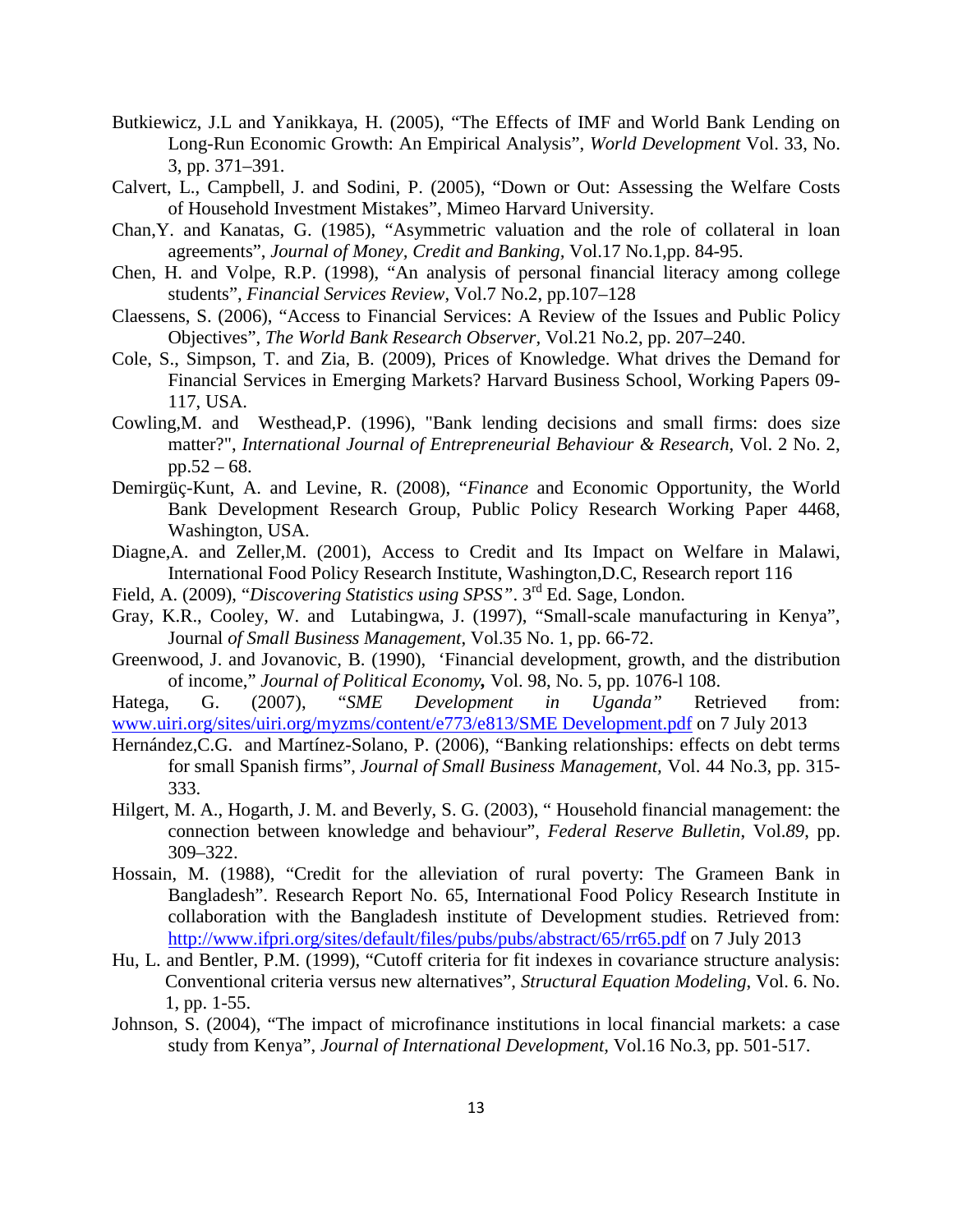- Kakuru, J. (2008), "The supply- demand factors interface and credit flow to small and micro enterprises (SMEs) in Uganda", University of Stirling, Stirling, Scotland.
- Kashuliza, A.K. and Kydd, J.G. (1996), "Determinants of bank credit access for small holder farmers in Tanzania: A discriminant analysis application", *Saving and Development*, Vol.3, pp.285-297.
- Kidwell, B. and Turrisi, R. (2004), "An examination of college student money management tendencies" , *Journal of Economic Psychology ,* Vol. 25 No.5,pp. 601–616.
- Kiggundu, M.N. (2002), "Entrepreneurs and entrepreneurship in Africa: what is known and what needs to be done", Journal *of Developmental Entrepreneurship*, Vol. 7 No. 3, pp. 56-67.
- Kim, K. (2007), *Structural equation Modeling*, Hannarae, Seoul, South Korea.
- Kimuyu, P. and Omiti, J.(2000). Institutional impediments to access to credit by Micro and small scale enterprises in Kenya, *Discussion Paper* No. 026/2000 Institute of Policy Analysis and Research, Nairobi, Kenya.
- Kline, R.B. (2011), "*Principles and Practice of Structural Equation Modeling"*, 3rd ed., Guilford Press, New York, NY.
- Lechner, L., Bolman, [C.](http://heapro.oxfordjournals.org/search?author1=C.+Bolman&sortspec=date&submit=Submit) and Van Dijke, [M. \(2006\), "](http://heapro.oxfordjournals.org/search?author1=M.+Van+Dijke&sortspec=date&submit=Submit)Factors related to misperception of physical activity in The Netherlands and implications for health promotion programmes", *Health Promotion International*, Vol. 21 No. 2, pp. 104-112.
- Lehmann, E.E. and Neuberger, D. (2001), "Do lending relationships matter? Evidence from bank survey data in Germany", *Journal of Economic Behavior and Organization,* Vol. 45 No.4, pp. 339-359.
- Little, A.J.R. (1988), "A test of Missing Completely at Random for Multivariate Data With Missing Values", *Journal of the American Statistical Association*, Vol. 83, No. 404, pp. 1198-1202.
- Lusardi, A., and Tufano, P. (2008), "Debt Literacy, Financial Experience and Overindebtedness", *Working Paper.* Dartmouth College and Harvard Business School.
- Lyons, A.C., Palmer, L., Jayaratne,K.S.U. and Scherpf, E. (2006), "Are we making the grade? A national overview of financial education and programe evaluation", Journal of Consumer Affairs, Vol 40 No 2, pp. 208-35.
- Mambula, C. (2002), "Perceptions of SME growth constraints in Nigeria", *Journal of Small Business Management*, Vol. 40 No. 1, pp. 58-65.
- Mann, R. J. (1997), "Explaining the pattern of secured debt", *Harvard Law Review* Vol. 110 No.3, pp. 625-683.
- Mason, C. and Stark, M. (2004), "What do Investors look for in a Business Plan?, A Comparison of the Investment Criteria of Bankers, Venture Capitalists and Business Angels", *International Small Business Journal ,*Vol. 22, No.3, pp.227 – 248.
- McEvily. B.M. A. (2005), "Embedded ties and the acquisition of competitive capabilities", *Strategic Management Journal*, Vol. 26 No. 11, pp. 1033-1055.
- Miller, M., Godfrey, N., Lévesque, B. and Stark, E. (2009), *"The case for Financial Literacy in Developing countries: Promoting Access to Finance by empowering Consumers*. World Bank,DFID,OECD and CGAP joint note, Washington ,DC: World Bank ( Retrieved February 2012)
- Mugume, A. (2003), "Credit constraints in Uganda's firms: micro economic evidence of African Economies'', *East African Journal of Economics,* Vol. 19, No. 1.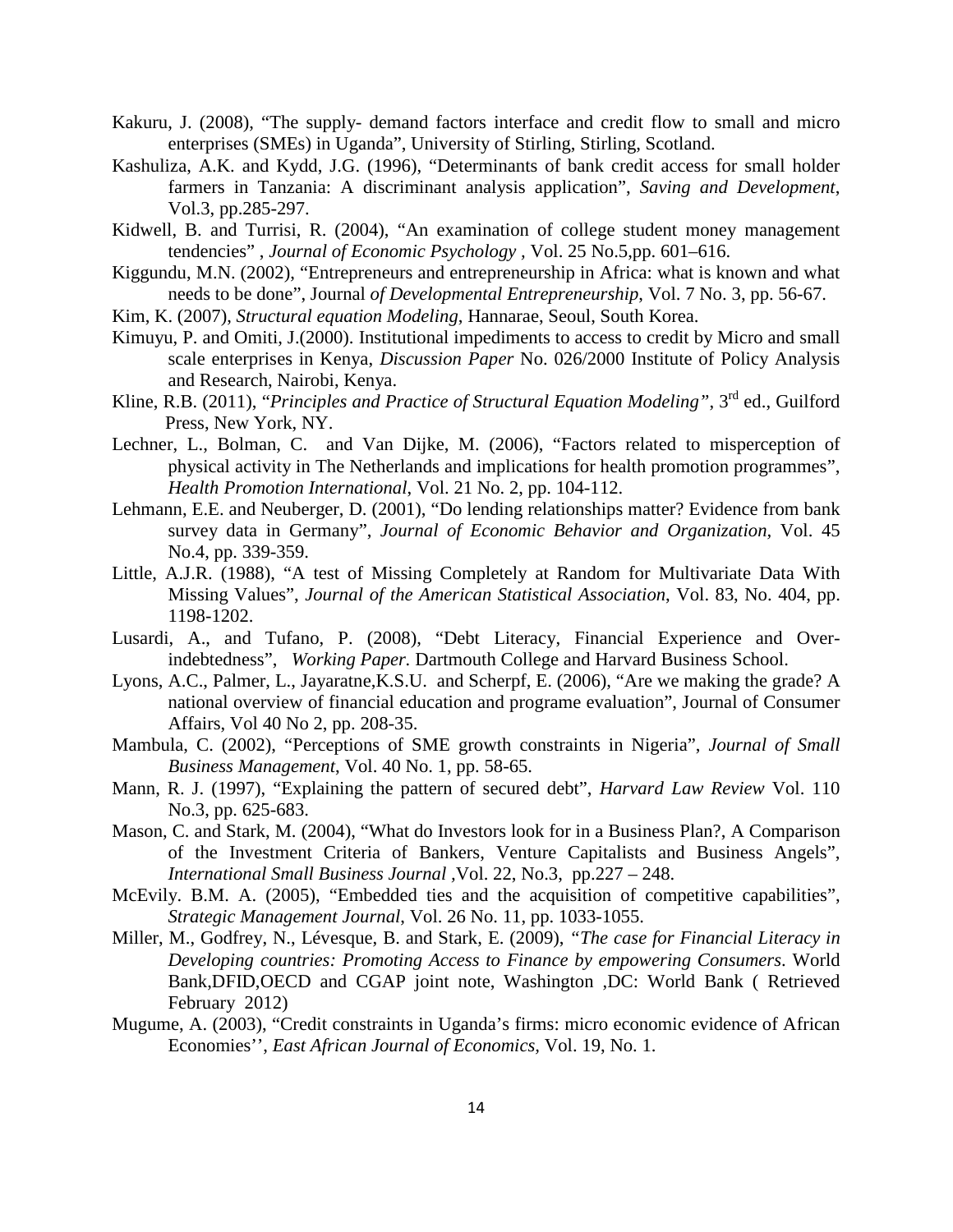- Mutesasira L.K., Osinde, S. and Nthenya R. M. (2001), "Potential for Leasing Products: Asset Financing for Micro and Small Businesses in Tanzania and Uganda". MicroSave-Africa, Nairobi.
- Noctor, M., Stoney, S. and Stradling, R. (1992), "Financial Literacy", *a report prepared for the National Westminster Bank,* London.
- Nunnally, J. C. (1978), *" Psychometric Theory*". New York: McGraw-Hill Book Company.
- Okpara, J.O. and Wynn, P. (2007), "Determinants of small business growth constraints in a sub-Saharan African economy", *SAM Advanced Management Journal*, Vol. 72 No. 2, pp. 24- 35.
- Orton, L. (2007), "Financial Literacy", *Lessons from International Experience Canadian Policy Research Network Research Report Inc* 214 – 151 Slater Street, Ottawa, Ontario K1P 5H3
- Pande, R., Cole, S., Sivasankaran, A., Bastian, G., and Durlacher, K. (2012) "Does poor people's access to formal banking services raise their incomes? -- A Systematic Review", DFID Systematic Review EPPI-Centre, Social Science Research Unit, Institute of Education, University of London, UK.
- Safavian, M., Fleisig, H. and Steinbuks, J. (2006), "Unlocking Dead Capital: How Reforming Collateral Laws Improves Access to Finance", World Bank, Washington, D.C .
- Saunders, M., Lewis, P. and Thornhill, A. (2007), *Research methods for business Students,* 4th Ed. London: Prentice Hall.
- Schagen, S., and Lines, A. (1996), "Financial literacy in adult life: a report to the Natwest Group Charitable Trust"*, National Foundation for Educational Research*, Slough, Berkshire.
- Schmidt, R.H. and Kropp, E. 1987, "Rural finance guiding principles". GTZ, Eschborn.
- Sebstad,M.J. and CohenK. S. (2006), "Assessing the outcomes of financial Education", Working Paper, Washington, D.C.
- Seibel,H.D. (2003),"History Matters in Microfinance", *Small Enterprise Development ,* Vol 14 No 2, pp.10-12.
- Shen, C. (2002), "Credit rationing for bad companies in bad years: evidence from bank loan transaction data", *International Journal of Finance and Economics,* Vol .7, pp. 261-278.
- Smith, J.K. and Smith, R., L. (2000), "Entrepreneurial finance",  $2<sup>nd</sup>$  edition, John Wiley & Sons Inc.
- Stango, V. and Zinman, J. (2009), "Exponential Growth Bias and Household Finance"*, Journal of Finance*, Vol. 64, No. 5, pp. 2807-2849.
- Stephanou, C. and Rodriguez, C. (2008), Bank Financing to Small and Medium- Sized Enterprises (SMEs) in Colombia, World Bank Policy Research Working Paper 4481, The World Bank, Washington.
- Stevenson, L., and St-Onge, A. (2005). Applying the AfDB/ILO Integrated Framework to Assess the Enabling-Environment for Women in Growth Enterprises: *The Case of Uganda*  Geneva, International Labour Office
- Stiglitz, J., and Weiss, A. (1981), "Credit rationing in markets with imperfect information", *American Economic Review,* Vol.*71 No.*3, pp. 393-410.
- Hashi, I., Toci, V.Z. (2010), "Financing Constraints, Credit, Rationing, and Financing Obstacles: Evidence from Firm Level Data in South Eastern Europe", In Matousek, R. Money,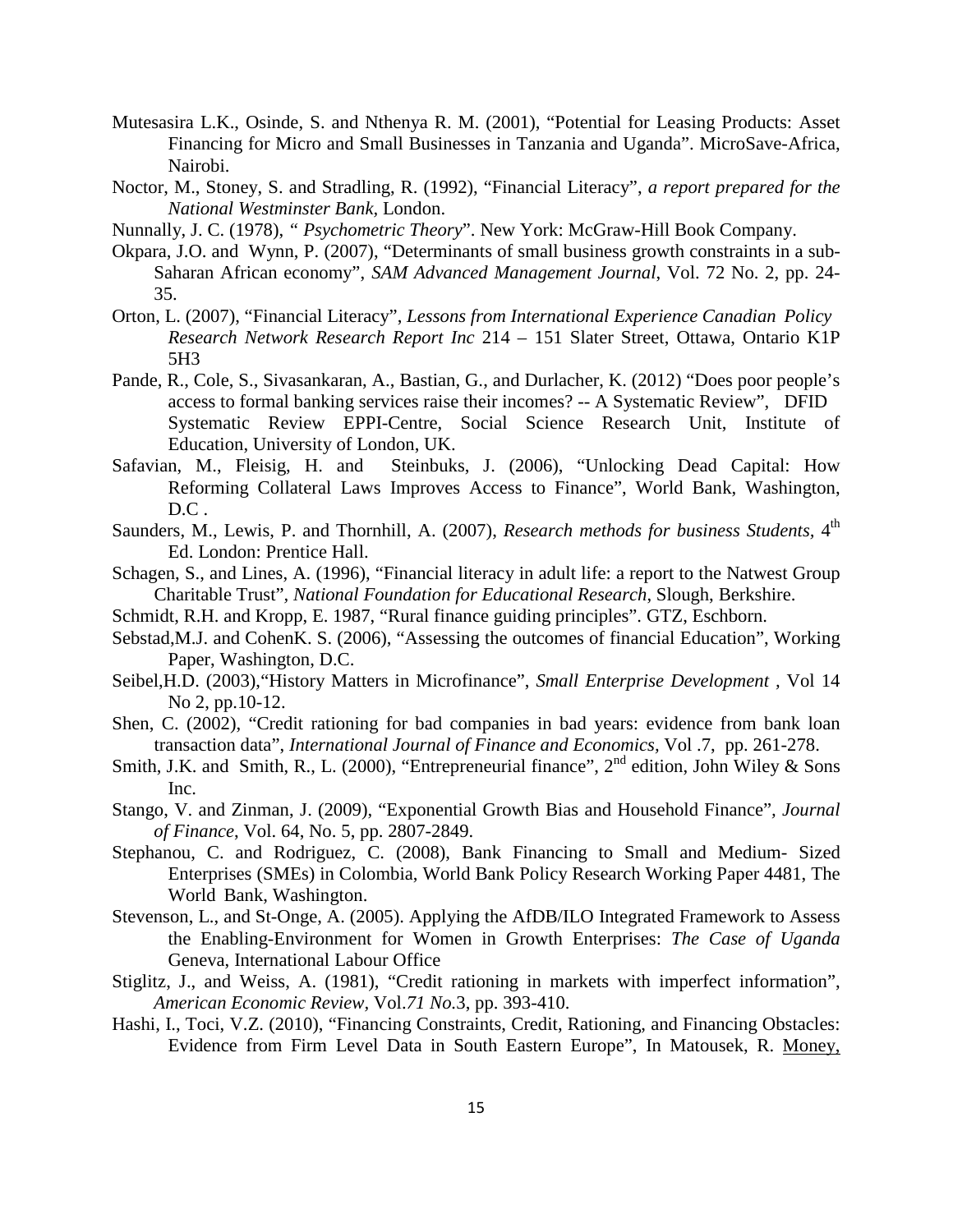Banking and Financial Markets in central and Eastern Europe: 20 years of transition*.*  Hampshire: Macmillan Publishers, pp. 62-97.

- Trulsson, P. (1997), "Strategies of Entrepreneurship: Understanding Industrial Entrepreneurship and Structural Change in Northern Tanzania", Linkoping University, Linkoping.
- Tucker, J. and Lean, J. (2000), "Micro-Finance and the Small Firm"*, ACCA Research Report No. 66, Certified Accountants Educational Trust forThe Association of Chartered Certified Accountants,* London.
- Uganda Bureau of Statistics, (2007). A Report on the Uganda Business Register 2006/07, Uganda Government Printers, Entebbe, Uganda.
- Van Dijk, M.P. (1995). Regulatory restrictions and competition in formal and informal urban manufacturing in Burkina Faso, Intermediate Technology, London.
- Wachira, I. M. and Kihiu, N. E. (2012), "Impact of Financial Literacy on Access to Financial Services in Kenya", *International Journal of Business and Social Science, Vol*. 3 No. 19 pp. 42-50.
- Yang, B. (2006), *Multivariate Behavioral Research for Social Sciences & Marketing*, Communication Books, Seoul
- Yehuala, S. (2008). Determinants of smallholder farmers access to formal credit, The case of metema woreda, North Gondar, Haramaya University, Ethiopia.
- Zeller, M. (1994), "Determinants of credit rationing: A study of informal lenders and formal credit groups in Madagascar", World *development*, Vol.22 No.12, pp. 1895-1907.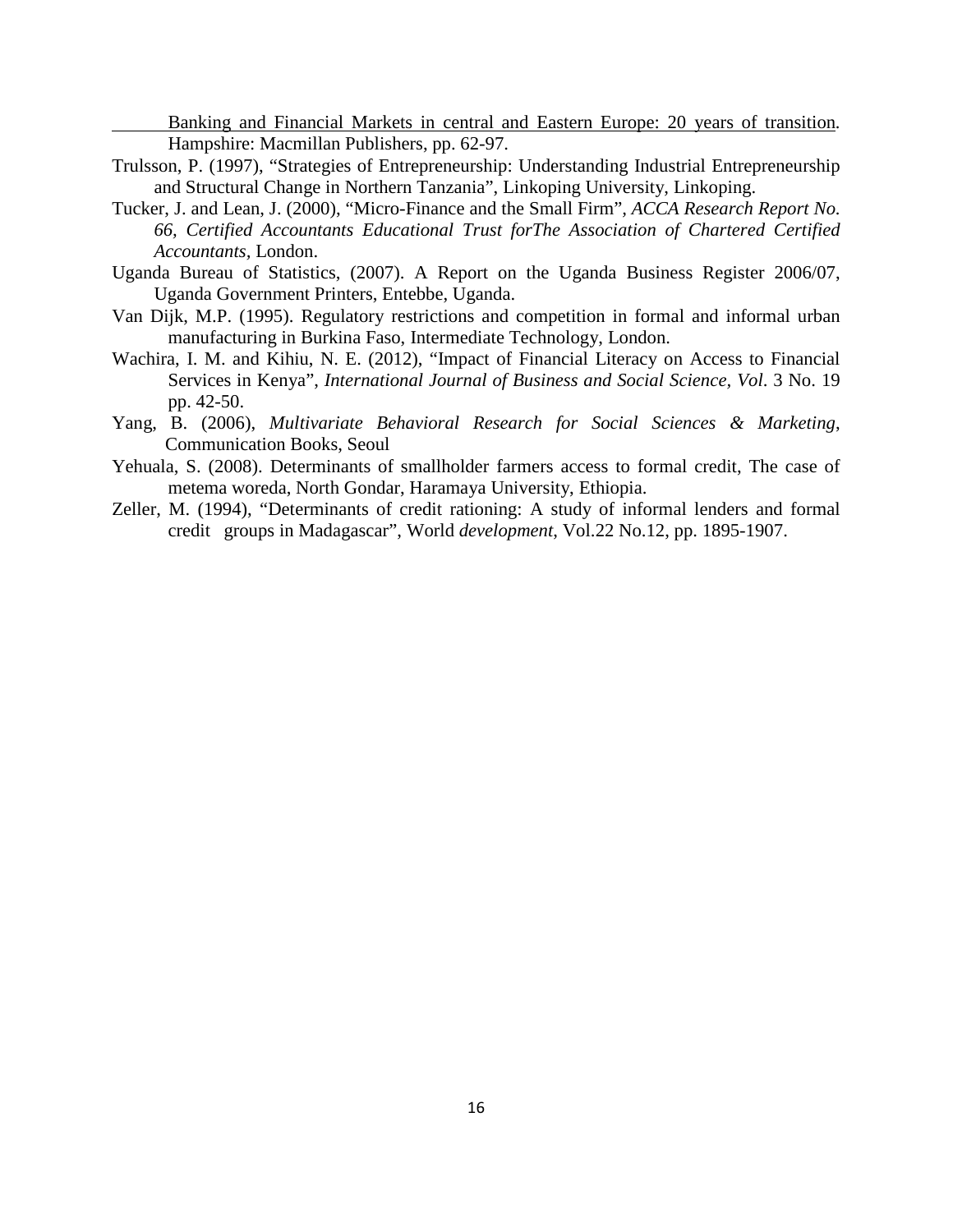**Figure 2: Access to formal credit**



Chi\_square = 24.609, p = .000, df = 5,<br>RMESA = .099, NFI = .960, GFI = .976, AGFI = .928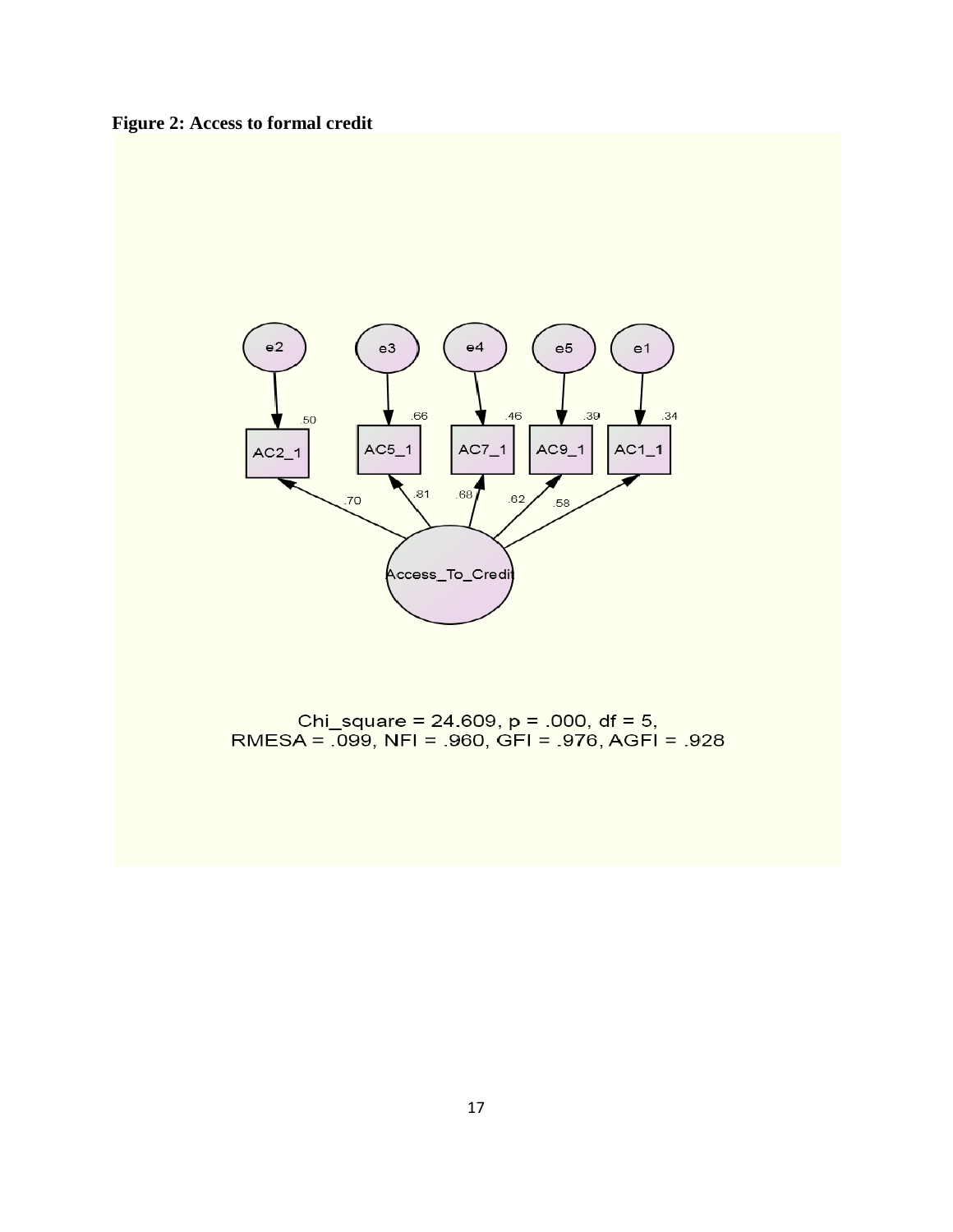# **Figure 3: Financial Literacy**



Chi\_square = 2.946, p = .708, df = 5,<br>RMESA = .000, NFI = .976,